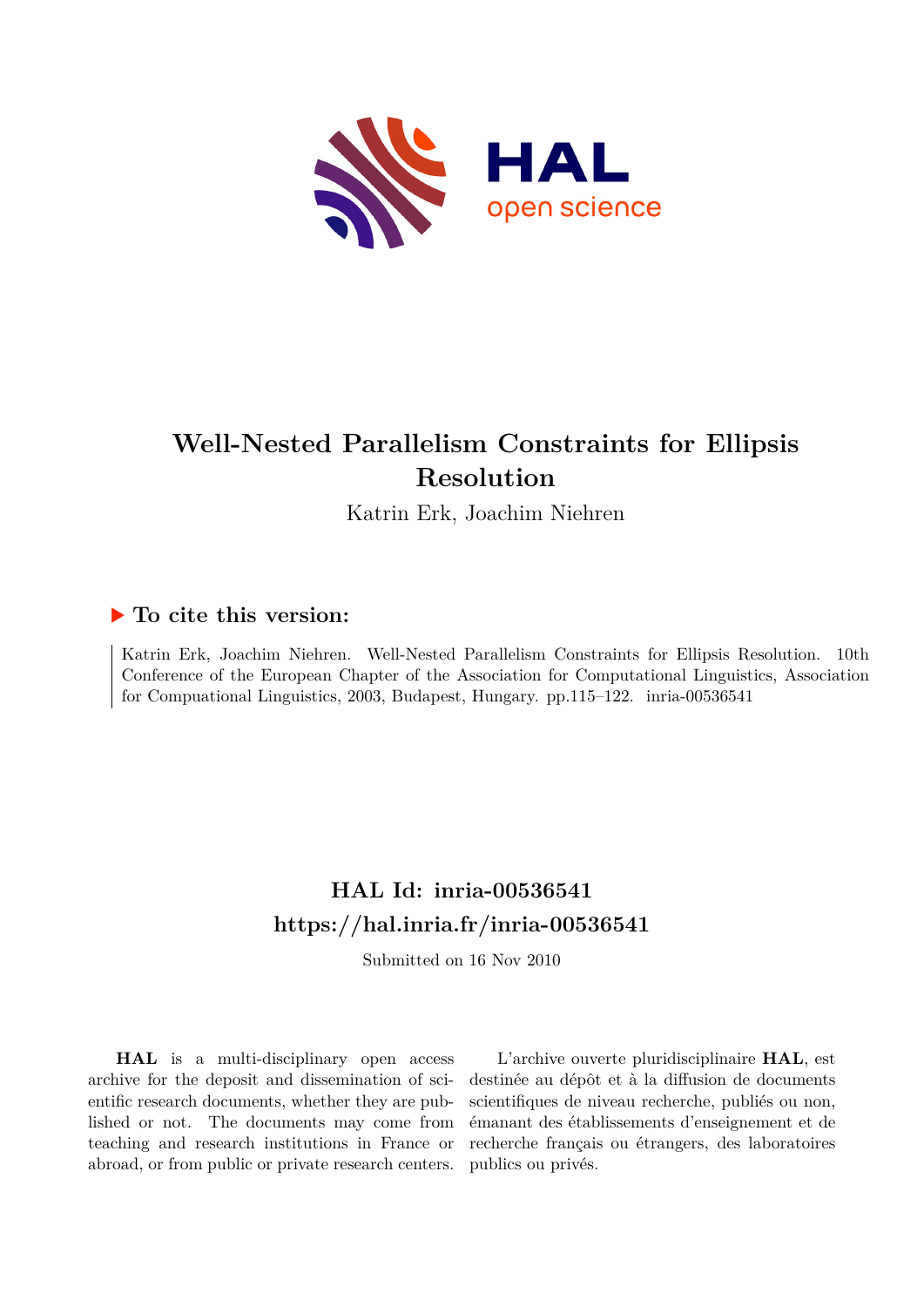# **Well-Nested Parallelism Constraints for Ellipsis Resolution**

**Katrin Erk and Joachim Niehren** Saarland University, Saarbrücken, Germany erk@coli.uni-sb.de / niehren@ps.uni-sb.de

#### **Abstract**

The Constraint Language for Lambda Structures (CLLS) is an expressive tree description language. It provides a uniform framework for underspecified semantics, covering scope, ellipsis, and anaphora. Efficient algorithms exist for the sublanguage that models scope. But so far no terminating algorithm exists for sublanguages that model ellipsis. We introduce *well-nested parallelism constraints* and show that they solve this problem.

### **1 Introduction**

Ellipsis phenomena are ubiquitous in natural language, e.g. in VP ellipsis, answers to questions, and corrections. They have been studied extensively (Sag, 1976; Williams, 1977; Fiengo and May, 1994; Dalrymple et al., 1991; Hardt, 1993; Kehler, 1995; Lappin and Shih, 1996) but remain difficult to handle. Among the problems to solve in connection with ellipsis are: determining the ellipsis antecedent, constructing a description of the ellipsis meaning, and resolving the ellipsis(i.e. actually determining its meaning). In this paper we focus on the problem of *resolving ellipsis*. We assume an analysis of its structure (source, target, and parallel elements) in the Constraint Language for Lambda Structures (CLLS) (Egg et al., 2001).

CLLS is an expressive tree description language that provides a uniform framework for semantic underspecification covering scope, ellipsis, and anaphora. CLLS offers dominance constraints for modeling scope ambiguity in a similar way as previous approaches(Reyle, 1993; Pinkal, 1995; Bos, 1996), parallelism constraints for modeling ellipsis, and anaphoric links for modeling coreference. The interaction of ellipsis with scope (quantifier parallelism) is handled in a modular fashion. Enumerating scope readings becomes solving dominance constraints, while ellipsis resolution is reduced to solving parallelism constraints.

Constraint solving subsumes satisfiability checking. Satisfiability of dominance constraints is NP-complete (Koller et al., 2001). But for modeling scope underspecification a sublanguage of constraints suffices. These constraints can be solved in low polynomial time (Althaus et al., 2002). Parallelism constraints are as expressive as the language of Context Unification, the satisfiability problem of which is prominent but still open (Comon, 1992). A lower bound is given by string unification (Makanin, 1977), for which the best known algorithm runs in PSPACE.

So far, no terminating algorithm exists for sublanguages of CLLS that model ellipsis. The sound and complete semi-decision procedure for CLLS (Erk et al., 2002) can be used for this purpose but is slow in practice and not guaranteed to terminate.

In the current paper we introduce *well-nested parallelism constraints* and so solve this problem for the first time. We argue that well-nested parallelism constraints are powerful enough to model ellipsis, in particular VP-ellipsis. We present a solver for well-nested parallelism constraints which decides satisfiability in nondeterministic polynomial time, and hence proves the NP-completeness of this problem, as dominance constraints are subsumed.

# **2 CLLS**

We represent the meaning of sentences by lambda terms, which are seen as trees and then described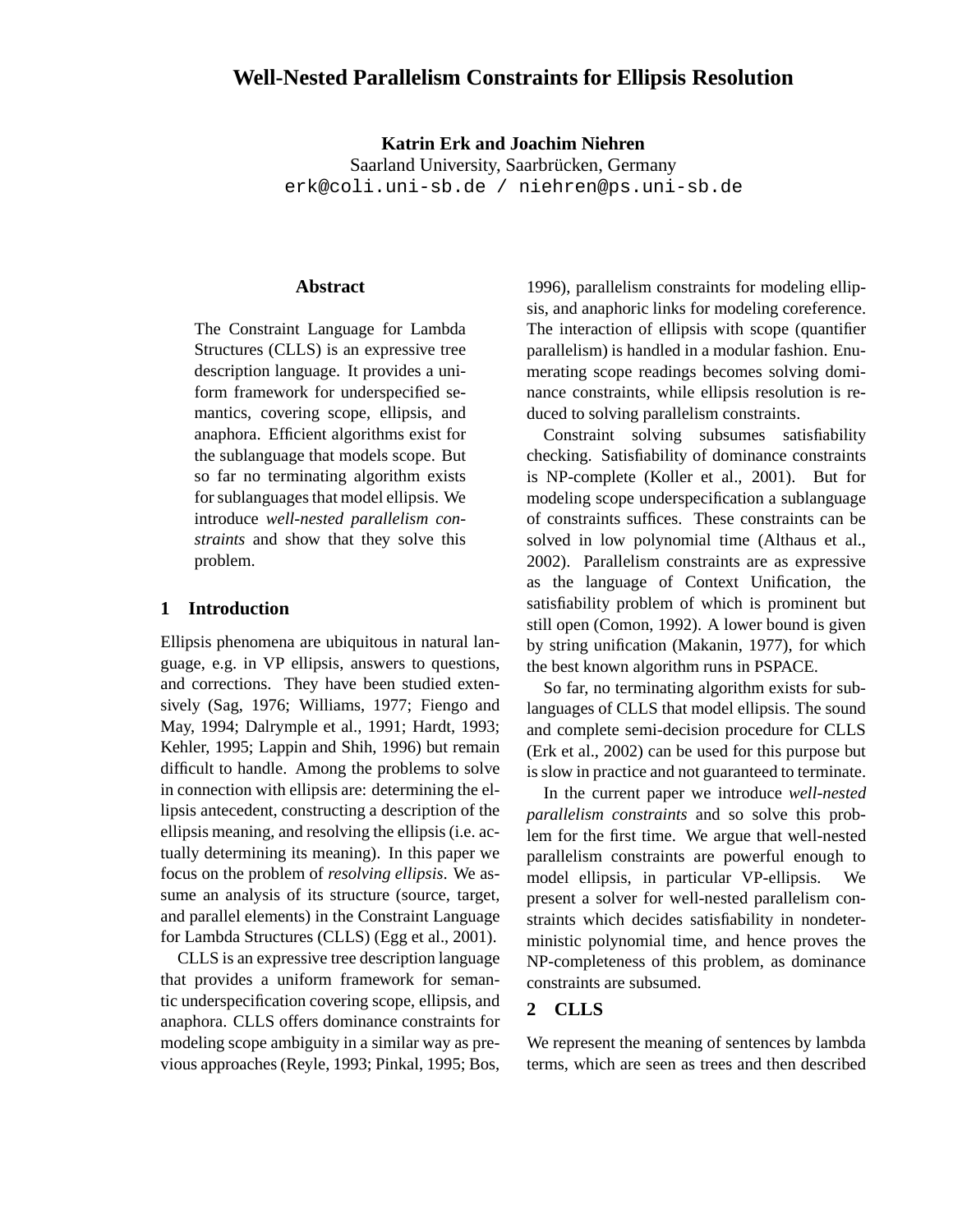by formulas of CLLS. The most basic formulas of CLLS are dominance constraints (Marcus et al., 1983). They model scope ambiguity in an underspecified way such that the solved forms of a constraint correspond precisely to the readings of a scopally ambiguous sentence.

Next we look at a simple example to see how ellipsis is modeled in this setting.

(1) Mary sleeps, and John does, too.

Fig. 1 (a) shows the meaning of sentence (1) as a tree. The source *Mary sleeps* has the same meaning as the target *John does, too* except that the contribution of the source parallel element *Mary* is replaced by the one of the target parallel element *John*. In the tree in Fig. 1, this is reflected in the two shaded *tree segments* having the same structure.



Figure 1: (a) The semantics of sentence (1), and (b) a CLLS description

Next we look at an idealized CLLS constraint that a syntax/semantics interface could produce for the above sentence. The graph of this constraint is given in Fig. 1 (b).

The semantics of the source starts at node  $X_0$ , the semantics of the target at  $Y_0$ . The source parallel element starts at  $X_1$  and the target parallel element at  $Y_1$ . The graph contains an explicit description of the source semantics, but leaves the semantics of the target (mostly) unspecified. However the target semantics is described by the parallelism constraint  $X_0/X_1 \sim Y_0/Y_1$ , which states that the tree segment  $X_0/X_1$  has the same structure as the tree segment  $Y_0/Y_1$ .

CLLS models coreference by anaphoric links. The interaction of ellipsis and anaphora (strict/sloppy ambiguity) is modeled by copying rules, which result in link chains equivalent to Kehler's (1995) analysis.

For modeling more complex classes of ellipsis, generalizations of parallelism constraints are

needed: parallelism segments with more than one hole, and jigsaw parallelism, (Erk and Koller, 2001), which is used for cases where the excluded semantic contributions are not subtrees, as in "John went to the station, and every student did too, on a bike." The approach we describe in this paper extends canonically to segments with more than one hole. For jigsaw parallelism the extension remains a topic of further research.

## **3 Parallelism Constraints**

In the following sections we restrict ourself to the language of parallelism constraints: CLLS without anaphoric links. However our results extend to the whole language of CLLS. We comment on this further in Sec. 7.

We first briefly recall the definition of parallelism constraints.

0, *root* of  $\tau$ , is not the child of any other node. **Trees.** We assume a signature  $\Sigma = \{f, g, ...\}$ of function symbols, each equipped with an arity  $\mathsf{ar}(f) \geq 0$ . A *tree* is a ground term over  $\Sigma$ . A *node* of a tree can be identified with its *path* from the root down, expressed by a word over  $N$ . We use the letters  $u, v$  for paths. We write  $\varepsilon$  for the empty path and  $uv$  for the concatenation of two paths  $u$  and  $v$ . A tree  $\tau$  consists of a finite set of nodes  $u \in D_{\tau}$ , each of which is labeled by a symbol  $L_{\tau}(u) \in \Sigma$ . Each node u has a sequence of children  $u1, \ldots, un \in D_{\tau}$  where  $n = \text{ar}(L_{\tau}(u))$ is the arity of the label of u. A single node  $\varepsilon$ , the

A tree defines the following relations. The labeling relation  $u: f(u_1, \ldots, u_n)$  holds in  $\tau$  if  $L_{\tau}(u) = f$  and  $u_i = ui$  for all  $1 \leq i \leq n$ . The *dominance* relation  $u \triangleleft^* v$  holds iff there is a path  $u'$  such that  $uu' = v$ . *Inequality*  $\neq$  is simply inequality of nodes; *disjointness*  $u \perp v$  holds iff neither  $u \triangleleft^* v$  nor  $v \triangleleft^* u$ . We combine dominance and inequality into *strict dominance*  $u \triangleleft^+ v$ , which holds iff both  $u \triangleleft^* v$  and  $u \neq v$ .

**Parallelism.** Intuitively, a segment is an occurrence of a subtree from which another subtree has been cut out.

**Definition 3.1 (Segments).** A segment  $\alpha$  of a tree  $\tau$  is a pair  $u_0/u_1$  of nodes in  $D_\tau$  such that  $u_0$   $\triangleleft^* u_1$ *holds* in  $\tau$ . The root *of the segment* is  $u_0$ *, and its*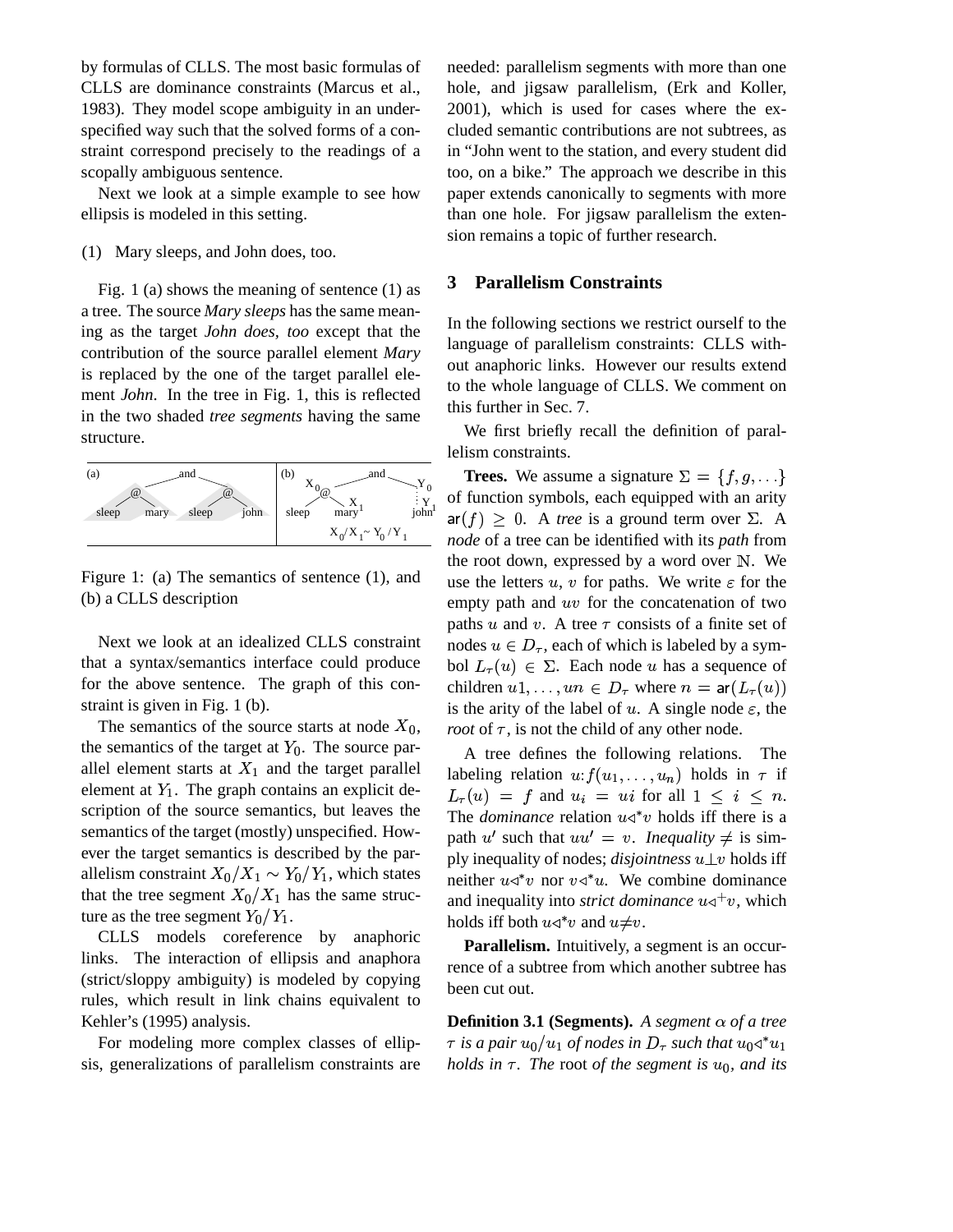$$
P,Q \quad ::= \quad X \triangleleft^* Y \mid X \perp Y \mid X \neq Y \qquad \qquad D
$$
\n
$$
\mid \quad X : f(X_1, \ldots, X_n) \quad (\text{ar}(f) = n) \quad \text{strain}
$$
\n
$$
A, B, C \quad ::= \quad X/Y \qquad \qquad \text{strain}
$$

Figure 2: The language of parallelism constraints

hole *is*  $u_1$ . The set  $\mathbf{b}_{\tau}(\alpha)$  of inner nodes of  $\alpha$  *is:*  $\mathbf{p}_{\text{ar}}$ 

$$
\mathsf{b}_{\tau}(\alpha) = \{ v \in D_{\tau} \mid u_0 \triangleleft^* v, \neg(u_1 \triangleleft^+ v) \}
$$

*The* proper inner  $\mathbf{b}_{\tau}(\alpha) = \mathbf{b}_{\tau}(\alpha) - \{u_1\}$  *excludes the hole*  $u_1$ *. A segment*  $\alpha$  *is* empty *iff*  $u_0 = u_1$ *.* 

A correspondence function is an isomorphism between two segments of some tree that have the same structure.

**Definition 3.2 (Correspondence function).** *A* correspondence function *between two segments*  $\alpha, \beta$  is a bijective mapping  $c : b_{\tau}(\alpha) \rightarrow b_{\tau}(\beta)$  unit a s *such that c maps the root of*  $\alpha$  *to the root of*  $\beta$ *and the hole of*  $\alpha$  *to the hole of*  $\beta$ *, and for every*  $u \in \mathbf{b}^-_{\tau}(\alpha)$  and every label  $f, u$ :  $f(u1, \ldots, un) \Leftrightarrow$  $c(u)$ :  $f(c(u_1), \ldots c(u_n))$ .

Corresponding nodes bear the same labels and have corresponding children, except for the holes.

**Definition 3.3 (Parallelism relation).** *A* parallelism relation *in a tree*  $\tau$  *is a two-place relation*  $\alpha \sim \beta$  *on segments of*  $\tau$  *such that*  $\alpha \sim \beta$  *implies the existence of a correspondence function between*  $\alpha$  *and*  $\beta$ *.* 

**Constraint Language.** We assume an infinite set of node variables  $X, Y, Z$ . Figure 2 shows the language of parallelism constraints.

A constraint P is a conjunction of *literals* (for dominance, labeling, parallelism etc). We use the abbreviations  $X \triangleleft^+ Y$  for  $X \triangleleft^* Y \wedge X \neq Y$  and  $\bullet$  etti  $X = Y$  for  $X \triangleleft^* Y \wedge Y \triangleleft^* X$ . For simplicity, we view inequality ( $\neq$ ) and disjointness ( $\perp$ ) literals as symmetric. A *segment term* A is a pair of node variables  $X/Y$ . A parallelism literal relates two segment terms. We write  $V(P)$  for the set of variables of P. The *dominance part* of P is P without its parallelism literals.

A tuple  $(\tau, \sim, \sigma)$  of a tree  $\tau$ , a parallelism relation  $\sim$  and a variable assignment  $\sigma$  *satisfies* a constraint  $P$  iff it satisfies each literal, in the obvious way. In that case,  $(\tau, \sim, \sigma)$  is a solution, and  $(\tau, \sim)$  a model of P.

 $f$ ) = n) straint graphs, like in Fig. 1 (b). The nodes of Dominance constraints can be drawn as conthe constraint graph are the variables of the constraint. Labels and solid lines indicate labeling literals, dotted lines represent dominance.

#### **4 Well-Nested Parallelism**

Parallelism constraints are very expressive – more expressive than is necessary for modeling ellipsis. In particular, overlapping parallel segments seem useless, but are dif-



$$
X_0/X_1{\sim}Y_0/Y_1
$$

ficult to resolve. Consider the example on the right. The parallel segments  $X_0/X_1$  and  $Y_0/Y_1$ must overlap but this is impossible. If one tries to build a solution, one quickly runs into an infinite repetition caused by the overlap.

#### **4.1 Well-Nested Parallelism Relations**



Figure 3: (a) inside, (b) outside, (c) overlap

The idea behind well-nested parallelism constraints is to exclude overlap between all parallel segments in a solution.

**Definition 4.1** (inside, outside, overlap). Let  $\alpha$ ,  $\beta$ *be* segments of a tree  $\tau$ ,  $\alpha = u_0/u_1$ ,  $\beta = v_0/v_1$ . *Then*  $inside(\alpha, \beta)$  *holds* in  $\tau$  *iff* 

- either  $v_0 \triangleleft^* u_0 \triangleleft^* u_1 \triangleleft^* v_1$ ,
- $\bullet$  or  $v_0 \triangleleft^* u_0 \bot v_1$ .

outside( $\alpha$ , $\beta$ ) holds in  $\tau$  iff  $\mathsf{b}^-_\tau(\alpha) \cap \mathsf{b}^-_\tau(\beta) = \emptyset$ . *Otherwise,* overlap $(\alpha, \beta)$  *holds in*  $\tau$ .

The *image* of a segment is its copy within another segment, as illustrated to the right:



#### **Definition 4.2 (Image).**

*Let*  $c : \alpha \rightarrow \beta$  *be a correspondence function and let*  $\gamma = u/v$  *be inside*  $\alpha$ *. Then*  $c(\gamma) = c(u)/c(v)$ *is the image of*  $\gamma$  *under c.*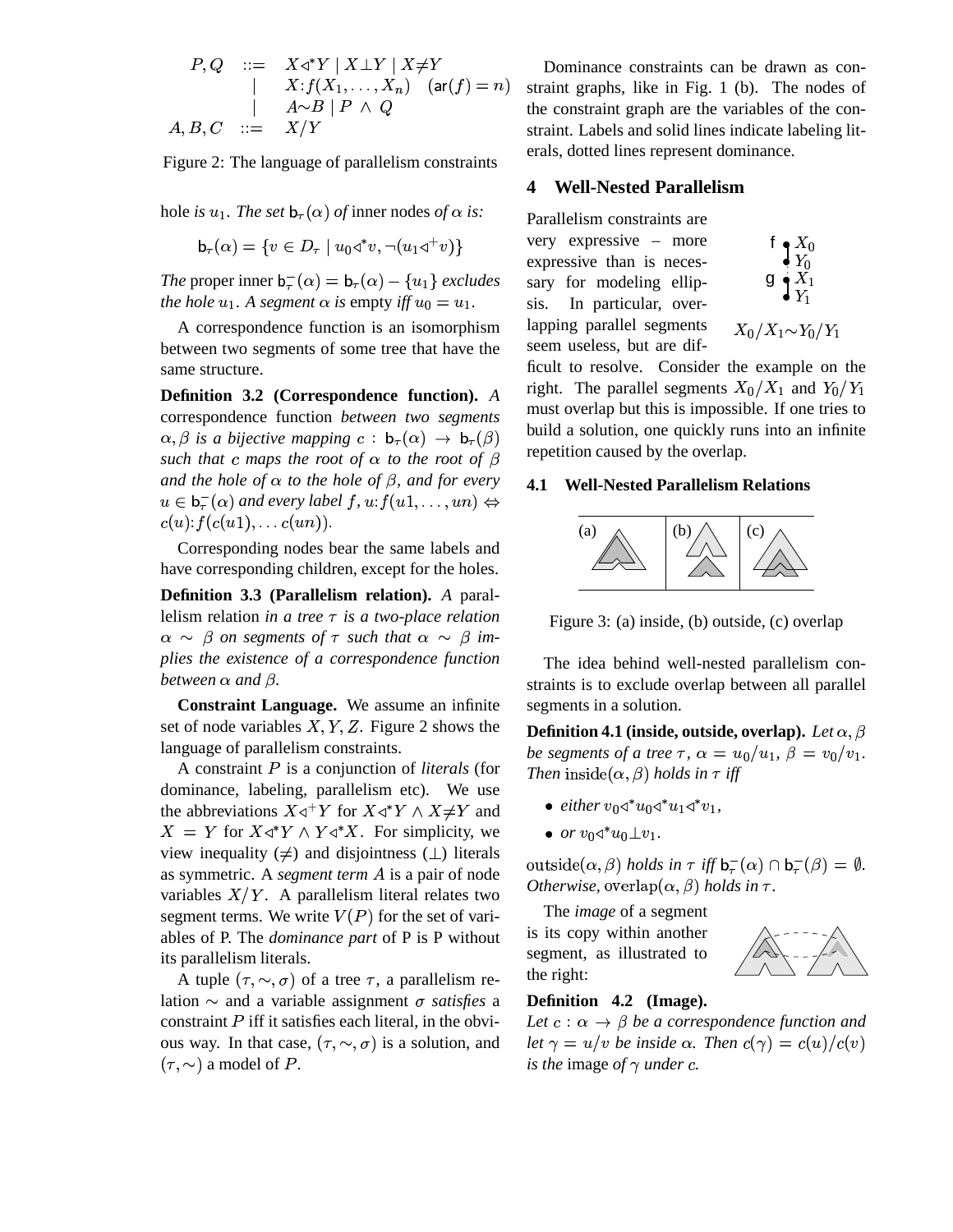We have to prohibit overlap between images as well as "original" segments.

**Definition 4.3 (Image closure).** *A parallelism relation is* image-closed *if for all correspondence functions c* relating segments  $\alpha \sim \beta$ , and all  $\gamma$ *inside*  $\alpha$ :  $\gamma \sim c(\gamma)$ .

**Definition 4.4 (Well-nested Models).** Let  $\sim$  be *an image-closed parallelism relation in the tree*  $\tau$ . *Then*  $(\tau, \sim)$  *is a* well-nested *model iff for all* segments  $\alpha, \beta$  of  $\sim$ , either inside $(\alpha, \beta)$  or  $\rightarrow$  $\text{inside}(\beta, \alpha) \text{ or outside}(\alpha, \beta) \text{ holds in } \tau.$ 

**Definition 4.5 (Well-nested Constraints).** *A parallelism constraint is well-nested if it is unsatisfiable or permits a well-nested model.*

## **4.2 Application to Ellipsis**

Well-nesting seems to be a sufficiently weak condition to ensure that we can still model ellipsis. We now show a few examples. In Fig. 1 (b), the two seg-



ments involved do not overlap, in fact, they have to lie in disjoint positions in any tree that matches the description. If we outline segments as boxes, the situation of Fig. 1 (b) can be sketched as the picture to the right.

In a similar way, the following elliptical sentences can be modeled with CLLS constraints in which segment terms are properly nested:

- (2) John revised his paper before the teacher did, and so did Bill.
- (3) Mary can't go to Princeton in the fall, but she can in the spring, although if she does, those that expect her in fall will be very disappointed. (Sag, 1976)

Sentence (2) is a famous many-pronouns puzzle. Figure 4 (a) shows a sketch of the two parallelisms that model the two ellipses. Both segments of the first parallelism are nested in the same segment of the second. The situation for sentence (3) is sketched in Fig. 4 (b). The right segment of the first parallelism is nested in the left segment of the second parallelism. So in both cases, the parallelism segments are either nonoverlapping or properly nested.



Figure 4: Nesting sketches for (2) and (3)

These examples are typical of the constellations we found. It seems that many cases of ellipsis can be modeled without overlapping parallelism. Corrections may be problematic, although we have not yet managed to construct a definitive counterexample.

### **5 Solved Forms**

In this and the following section, we describe our algorithm for well-nested parallelism constraints. It makes a constraint *dominance-solved*, then solves one parallelism literal, then makes the constraint dominance-solved again, etc. In the current section we define the *dominance solved forms* that all dominance constraint solvers compute, and the *well-nested solved forms* that will be constructed by our solver.

**Dominance solved forms and constraint graphs.** In Sec. 2 we have introduced constraint graphs informally. We now make this notion formal. The *graph*  $G(P)$  of a dominance constraint P is a directed graph  $(V(P), \triangleleft^* \boxplus \triangleleft_1 \boxplus \triangleleft_2 \boxplus \dots)$ . Its nodes are the variables of  $P$ , and it has two kinds of directed edges:

$$
(X, Y) \in \mathcal{A}^* \quad \text{iff} \quad X \mathcal{A}^* Y \in P
$$
\n
$$
(X, Y) \in \mathcal{A}_i \quad \text{iff} \quad X : f(\dots, Y, \dots) \in P,
$$
\n
$$
Y \text{ i-th child of } X
$$

We draw dominance edges  $(X, Y) \in \triangleleft^*$  by dashed lines and children edges  $(X, Y) \in \mathcal{A}_i$  by solid lines. (We leave out node labels as they are not essential here.) We write  $P \vdash X \triangleleft^* Y$  if there exists a directed path from X to Y in the graph  $G(P)$ .

A *dominance solved form* is a dominance constraint  $P$  with the following properties for all  $X, Y \in V(P)$ :

- 1. The constraint graph  $G(P)$  is a tree (no two incoming edges, acyclic, exactly one root).
- 2. No variable is labeled twice in P.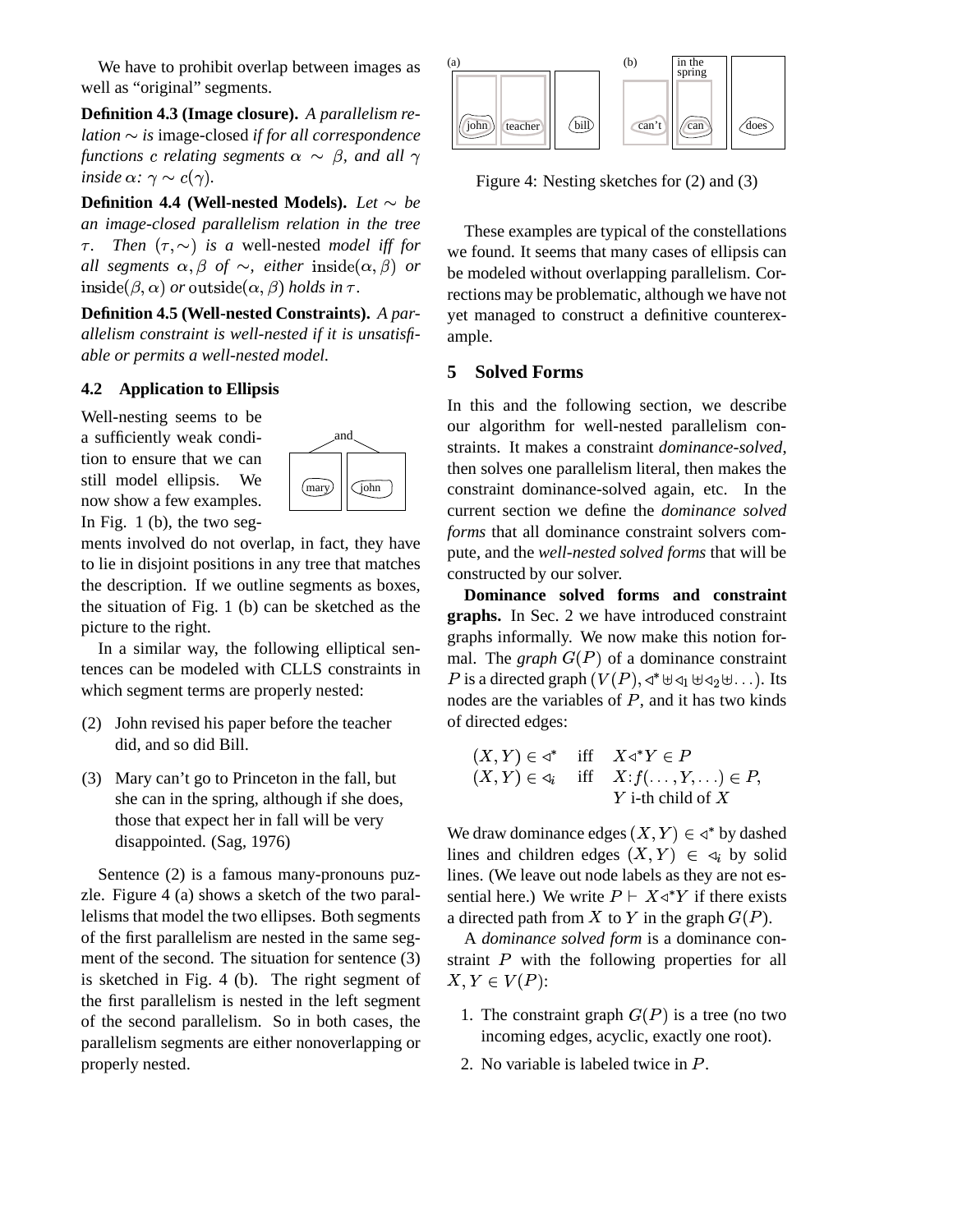- 3. Labeled variables in  $P$  don't have outgoing dominance edges in the graph  $G(P)$ .  $co$
- 4. If  $X \perp Y \in P$  then neither  $P \vdash X \triangleleft^* Y$  nor *function*  $P \vdash Y \triangleleft^* X.$
- 5. Not  $X \neq X \in P$  and not  $X = Y \in P$ .

**Proposition 5.1.** *A dominance solved form is satisfiable.*

**Segment relations.** Fig. 5 defines the possible relationships between two tree segments. The formula  $\text{seg}(A)$  that we use there states that the segment term  $A = X/X'$  denotes a segment:

$$
\text{seg}(A) =_{\text{df}} X \triangleleft^* X'
$$

The inside and outside relations are nonproper so that the formulas inside $(A, B) \wedge \text{inside}(B, A)$  and  $\text{inside}(A, B) \land \text{outside}(A, B) \text{ remain satisfiable.}$ In the first case, equal $(A, B)$  follows, in the second case  $A$  must denote the empty segment. The overlap relation, however, is proper:

inside  $(A, B) \models \neg \text{overlap}(A, B)$ 

We also use "inside" and "outside" to describe the relation between a segment term and a variable:

$$
inside(Z, A) =_{df} inside(Z/Z, A)
$$
  
outside(Z, A) =<sub>df</sub> outside(Z/Z, A)

**Predecision.** In a *predecided* constraint, the relative positions of segment terms are decided. (A dominance-solved form need not be predecided.) A constraint P is *predecided* if any two segment terms  $A, B$  in  $P$  satisfy the following conditions:

- D1 Different segment terms denote different segments:  $P \models \neg \text{equal}(A, B) \text{ if } A \neq B.$  itself
- D2 Segment inclusion is decided:  $P \models$  $\text{inside}(A, B) \text{ or } P \models \neg \text{inside}(A, B).$  no
- D3 No overlap:  $P \models \neg \text{overlap}(A, B)$ .
- D4 Variable inclusion is decided: For all  $Z \in$  $V(P)$ ,  $P = \text{inside}(Z, A)$  or  $P = \text{tion of } Z$  $\neg inside(Z, A).$
- D5 Equality to holes is decided: For  $A = X/X'$ and all Z in  $V(P)$ ,  $P \models Z \neq X'$  or  $P \models$  S<sub>1</sub> ine add  $Z = X'$ .

**Proposition 5.2.** *Every well-nested parallelism constraint is satisfaction equivalent to a finite disjunction of predecided constraints.*

**Blank segment terms.** If for a parallelism literal  $A \sim B$ , the segment term B is *blank*, i.e. contains no information, then it is easy to read off the solutions of this parallelism literal. We call a segment term  $B = X/Y$  blank in P if it fulfills three conditions:

- B1 Variables  $Z \in V(P) V(B)$  cannot take values inside B, i.e.,  $P \models \neg \text{inside}(Z, B)$ .
- B2  $B$  is a segment term  $X/Y$  with distinct variables and  $X \triangleleft^* Y$  is the only literal of the dominance part of  $P$  containing  $X$  and  $Y$ .
- B3 No literal  $X: f(\ldots)$  or  $Z: f(\ldots, Y, \ldots)$  belongs to  $P$  for any  $f$  and  $Z$ .

**Nesting graphs.** In a predecided parallelism constraint, we can study the *nesting* of segment terms: The *nesting graph*  $N(P)$  of a constraint P is a directed graph whose nodes are the segment terms of P. The edges of  $N(P)$  are given by the  $relation <$  that we define recursively:

$$
A < B \quad \text{if} \quad P \models \text{inside}(A, B) \land \neg \text{equal}(A, B)
$$
\n
$$
\text{or} \quad A < B' \text{ and } B' \sim B \in P
$$
\n
$$
\text{or} \quad A' < B \text{ and } A' \sim A \in P
$$

**Proposition 5.3.** If P is satisfiable then the nest*ing graph is acyclic.*

*Proof.* Let  $(\tau, \sim, \sigma) \models P$  be a solution of P. If  $A \leq B$  holds in  $N(P)$  then the inner  $\mathsf{b}_{\tau}(\sigma(A))$ has properly less nodes than  $\mathsf{b}_{\tau}(\sigma(B))$ . So if there existed a cycle  $A \leq \ldots \leq A$  in  $N(P)$  then  $\mathsf{b}_{\tau}(\sigma(A))$  would contain strictly less nodes than itself.  $\Box$ 

 $=$  The segment term A is *outermost* in P if A has no outgoing edges in the nesting graph  $N(P)$ .

 $\equiv$  tion can be directly read off. We call P a well-**Well-nested solved forms.** Now we have all the notation we need to define *well-nested solved forms*, constraints from which a well-nested solu*nested solved form* iff:

- S1 The dominance part of  $P$  is satisfiable.
- S2  $P$  is predecided.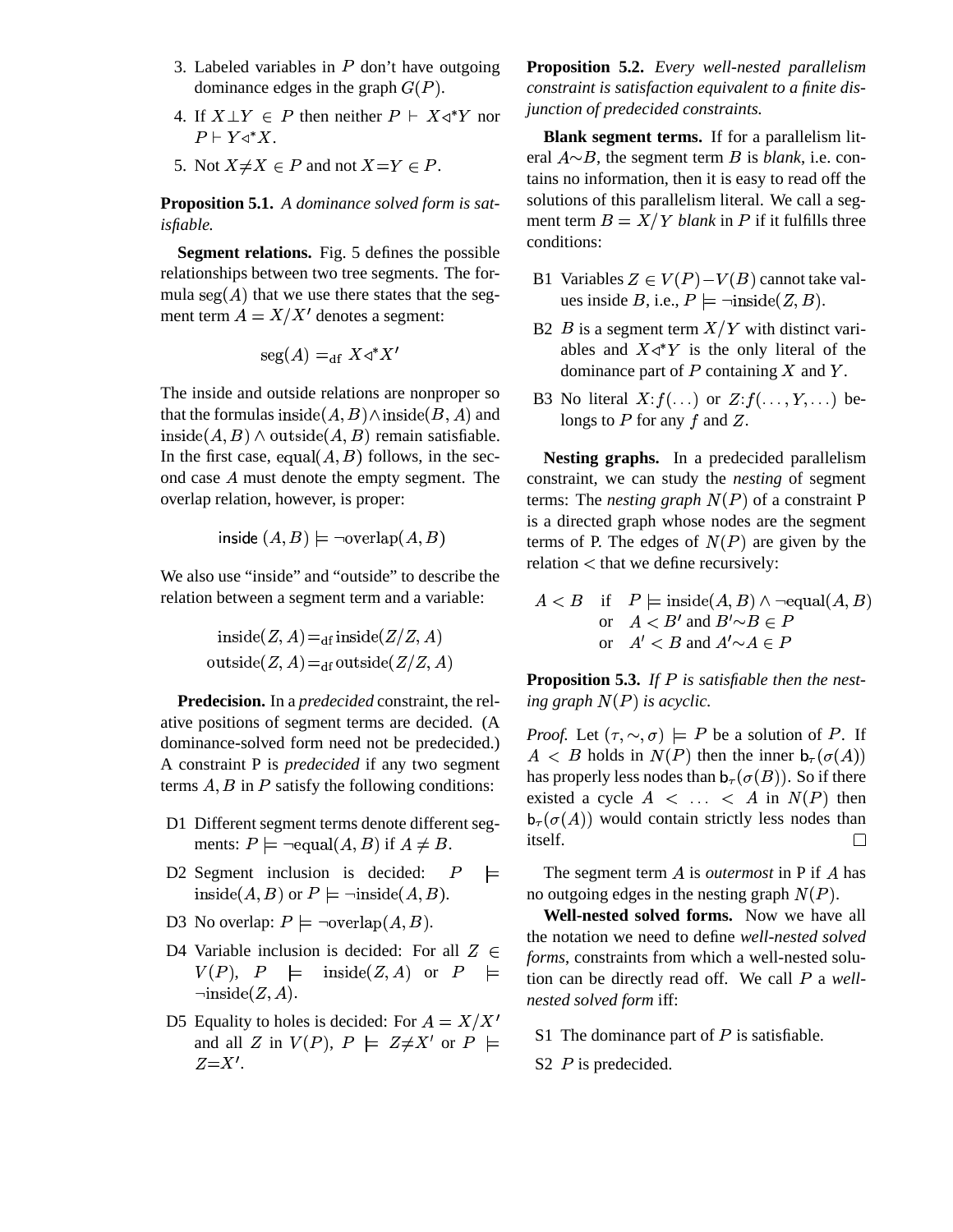\$&%'\$\*),+ - '!+ '+ J L OJL O SO -/.10 '\$\*),+ - '!+ '+ <sup>O</sup> JML +. <?; - '!+ '+ T OO -7 +:9!;=<> - '!+ '+ JVJV O<JVO JV JVOJV O JMLJML OSO JML JMLOS <sup>O</sup>

Figure 5: Segment relations where  $A = X/X'$  and  $B = Y/Y'$ 

 $cap(P, B, A) =$ % invariant:  $P \wedge A \sim B$  is predecided % cut let  $P_1 = P - \text{cut}(B, P) - \text{para}(P)$ let  $P_2 = P_1 \wedge X \triangleleft^* Y$  where  $X/Y = B$ % paste let  $r: V(B, P) \to V$  be some variable renaming with  $r(B) = A$  and  $r(Z)$  fresh for all  $Z \notin V(B)$ let  $P_3 = P_2 \wedge r(\text{cut}(B, P)) \wedge s(r)(\text{para}(P))$   $V$ return predecide $(P_3)$ 

Figure 6: Cut and paste simplification

S3 The nesting graph  $N(P)$  is acyclic. S4 If  $P = P' \wedge A \sim B$  then B is blank in P'.

**Proposition 5.4.** *Every well-nested solved form has a well-nested solution.*

#### **6 Constraint Solving**

In this section we present a constraint solver for well-nested parallelism constraints: Given a parallelism constraint  $P$ , it computes a finite set of well-nested solved forms with the same wellnested solutions as  $P$ .

**Dominance constraint solving and predecision.** To compute  $\text{predecide}(P)$ :

- first compute dominance solved forms of P.
- In each dominance solved form  $P'$ , guess relative positions of variables with respect to the roots and holes of segment terms, unless they are implied by  $P'$  already. Discard  $P'$  if are adapt it contains overlapping segments. Substitute variables if necessary to fulfill condition D1.
- Again compute dominance solved forms to detect inconsistencies.

**Cut-and-paste simplification.** Given a dominance solved and predecided constraint, we apply *cut-and-paste* to an outermost parallelism literal. The goal is to make one segment term blank.

We need some notation. Given a constraint  $P$ with segment B let  $V(P, B)$  be the set of variables of  $B$  that must take their value inside  $B$ .

$$
V(P, B) = \{ Z \mid P \models \text{inside}(Z, B) \}
$$

The constraint  $cut(B, P)$  consists of all literals of P with variables in  $V(P, B)$ , with the exception of constant labelings of the hole of  $B$ :

$$
cut(B, P) = P_{|V(P,B)} - lab(B, P)
$$
  

$$
lab(X/Y, P) = {Z:a | P \models Z=Y, a \in \Sigma}
$$

Let  $para(P)$  be the conjunction of parallelism literals in P. Finally, we lift substitutions  $r:V'\to$ V with  $V' \subseteq V$  to a substitution  $s(r)$  on segment terms which only alters segment terms with variables solely in  $V'$ :

$$
s(r)(C) = \begin{cases} r(C) & \text{if } V(C) \subseteq V' \\ C & \text{else} \end{cases}
$$

The cut-and-paste simplification  $cap(P, B, A)$  is shown in Fig. 6. It requires that  $P \wedge A \sim B$  is predecided. It first cuts out the contents of  $B$ ,  $cut(B, P)$ , from P and removes all parallelism literals. Then it makes  $B$  blank. In  $P_3$ , two things happen: First, the contents of  $B$  are pasted over those of  $A$ . This is done by renaming the variables in  $cut(B, P)$  apart but mapping root and hole of  $B$  to those of  $A$ . Second, the parallelism literals are adapted by mapping segment terms inside  $B$ to segment terms inside  $A$ . Finally, the resulting constraint gets dominance-solved and predecided.

**Lemma 6.1.** *A predecided constraint*  $P' = P \wedge$  $A{\sim}B$  where  $A,B$  are outermost in  $N(P')$  has the *same models as*  $A \sim B \land \bigvee$  cap $(P, B, A)$ .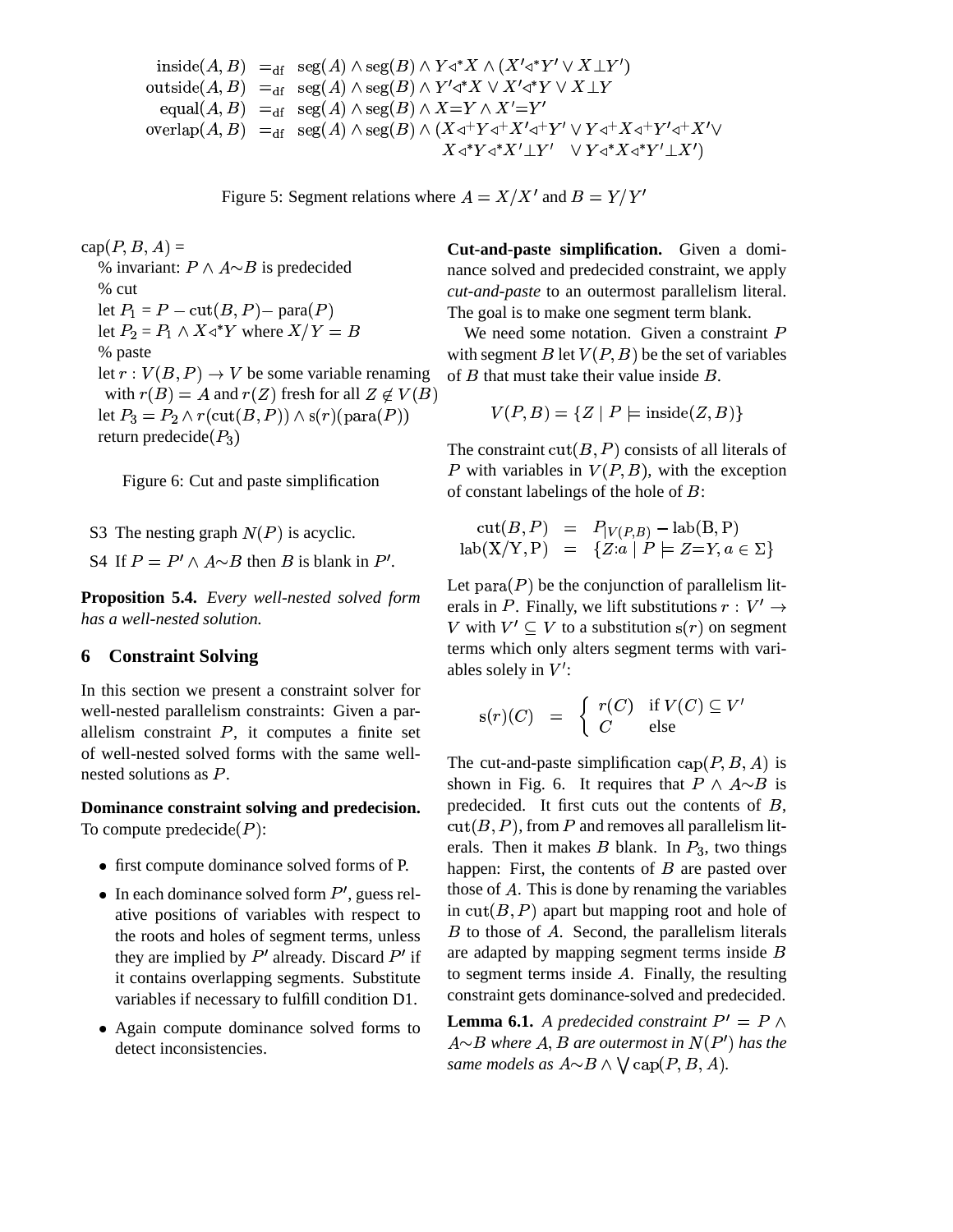#### $solve(P) =$

% invariant: P is predecided if P contains no parallelism literals then return  $\{P\}B$ . For the same reason, the acyclicity of the elseif N(P) is cyclic then return  $\emptyset$ else let  $P = A \sim B \land P'$  with A outermost in N(P) let  $S1 = cap(P', B, A)$  % cut-and-paste let  $S2 = \bigcup \{ \text{ solve}(Q) \mid Q \in S1 \}$ return  $\{$  Q  $\land$  A $\sim$ B  $\mid$  Q  $\in$  S2  $\}$ 

Figure 7: Constraint solver

This holds because parallel segments have the same structure, so in any model, the segment denoting  $\vec{A}$  contains the structure described by  $\vec{A}$  and  $\vec{B}$ the structure described by  $B$ .

**The complete algorithm.** The solver for wellnested parallelism constraints is shown in Fig. 6. It applies cut-and-paste simplification exhaustively to parallel segment terms in  $P$ , always choosing an outermost parallelism literal next. Constraints with cyclic nesting graphs are discarded as they have no solution.

**Proposition 6.2 (Complexity).** *The computation* of solve( $P$ ) *terminates for all predecided*  $P$ ;  $emptions of solve(P) can be checked in non$ *deterministic polynomial time.*

Recursive calls during  $\text{solve}(P)$  apply to constraints  $P'$  with properly fewer parallelism literals than  $P$ . All used subroutines terminate, and thus, the computation of  $\text{solve}(P)$  terminates.

Emptiness of  $\text{solve}(P)$  can be decided by computing the elements of  $\text{solve}(P)$  nondeterministically: Whenever  $\text{solve}(P)$  works with sets of constraints, we choose a single element and continue it alone. The remaining deterministic steps require at most polynomial time.

**Proposition 6.3 (Correctness).** *If is predecided*  $then \; solve(P) \; is \; a \; finite \; set \; of \; well-nested \; solved$ *forms that has the same well-nested models as .*

The dominance solver and predecision algorithm see to it that  $\mathrm{solve}(P)$  is predecided and has a satisfiable dominance part. Cutting and pasting leaves the right segment term of a parallelism literal blank, and nothing can move into a blank segment term later because we work from the outside in:  $B$  is outermost at the point in time that we

solve the literal, and afterwards we only change parts of the constraint that are deeper nested than

nesting graph is guaranteed. Well-nested models are preserved in spite of the changed parallelism literals because well-nestedness presumes imageclosedness (Def. 4.3).

**Theorem 6.4.** *Satisfiability of well-nested parallelism constraints is NP-complete.*

Propositions 6.2 and 6.3 prove satisfiability in nondeterministic polynomial time. NP-hardness already holds for dominance constraints (Koller et al., 2001) which are clearly well-nested.

#### **7 An Example**

We demonstrate the algorithm on sentence  $(2)$ , and we also show how ellipsis resolution and anaphora resolution may be integrated. Figure 8 shows the constraint for that sentence. The coreference is represented by the arrow from "ana" to "john". We have abbreviated "revise" and "the teacher" for better readability.



Figure 8: "John revised his paper before the teacher did, and so did Bill."

Constructing a dominance-solved form includes resolving the scope of "john" and "his paper". We pursue the case where "john" takes wide scope. The resulting constraint is already predecided: It entails that the segment terms do not overlap, and it is clear for all variables whether they are inside the segment terms or outside. This is typical for constraints from the linguistic application. So although the problem is NP-hard in theory, in practice it is not necessary to guess relative positions.

We first resolve the ellipses, ignoring the anaphora. We start by solving the outer parallelism  $X_0/X_1 \sim Y_0/Y_1$  by "cut-and-paste". The result is shown in Fig. 9 (a). For better readability we have abbreviated "his paper" to "ana".